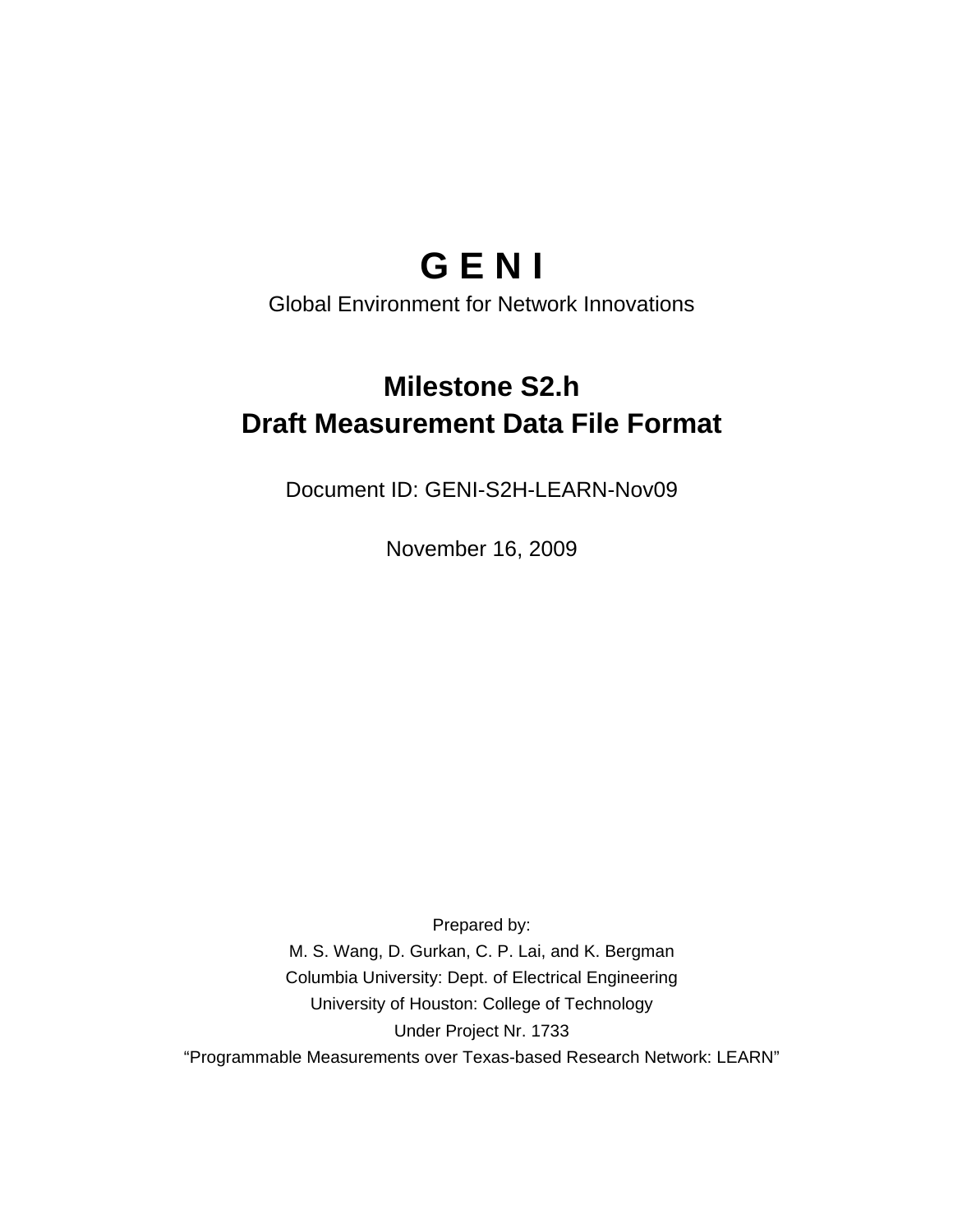## TABLE OF CONTENTS

|                | 1.1 |     |  |
|----------------|-----|-----|--|
|                | 1.2 |     |  |
|                | 1.3 | 121 |  |
|                |     |     |  |
| $\mathfrak{D}$ |     |     |  |
| 3              |     |     |  |
|                | 3.1 |     |  |
|                | 3.2 |     |  |
| $\overline{4}$ |     |     |  |
|                | 4.1 |     |  |
|                | 4.2 |     |  |
| 5              |     |     |  |
| 6              |     |     |  |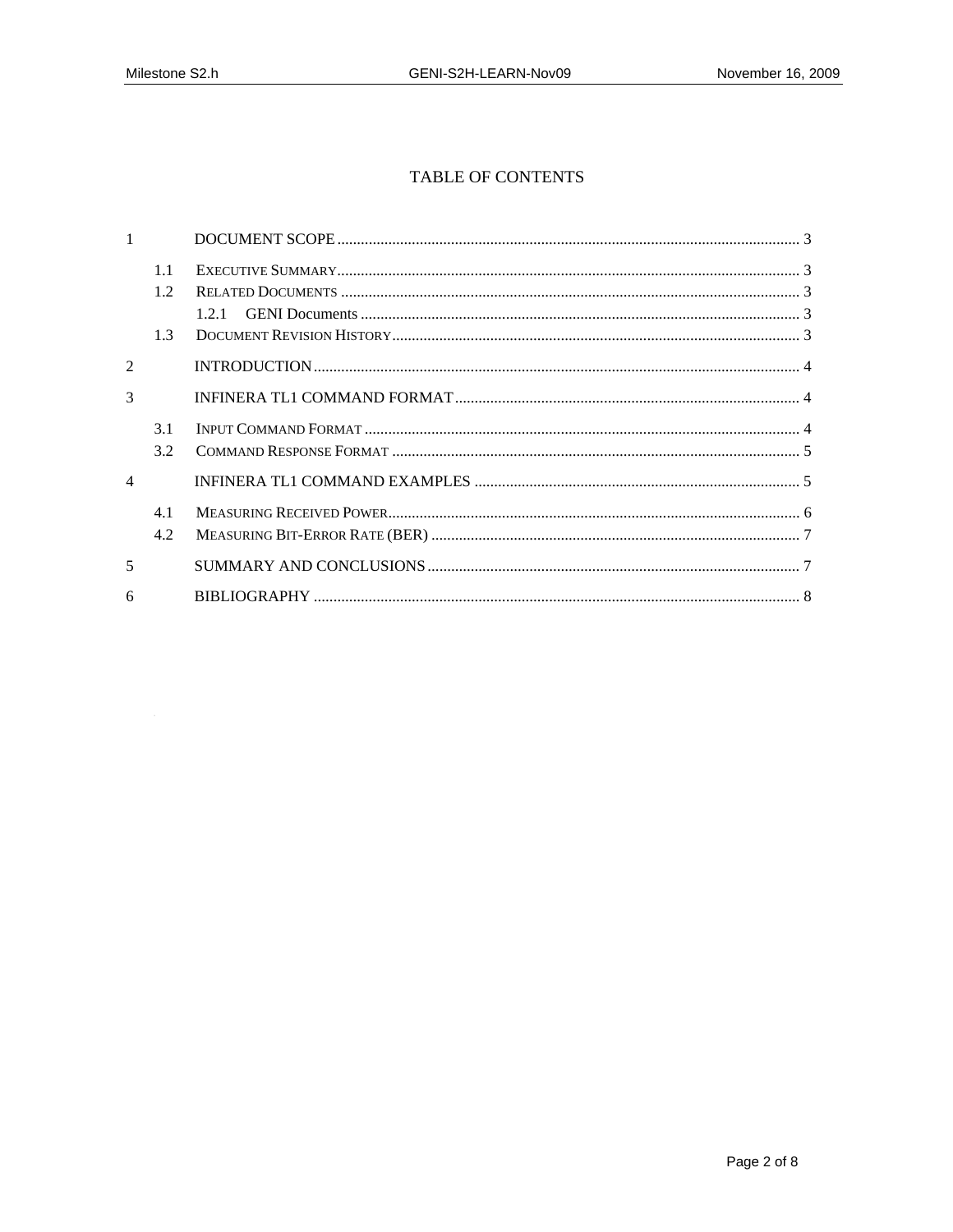#### **1 Document Scope**

This section describes this document's purpose, its context within the overall GENI project, the set of related documents, and this document's revision history.

#### **1.1 Executive Summary**

This technical note presents the results obtained in work package "Milestone S2.h: Draft Measurement Data File Format" of Project Nr. 1733, "Programmable Measurements over Texas-based Research Network: LEARN" [LEARN\_1].

This milestone deals with the drafting of the data file format for the transfer of measurement data between the Infinera Digital Transport Node (DTN) [Infinera\_1, Infinera\_2] and the Integrated Measurement Framework [IMF\_1]. It also deals with completing the specifications for the Measurement Handler Software, which will utilize an existing interface (TL1 over SSH) into the Infinera DTN to make optical measurements.

In Section 2, we explain how the measurement data file format is based on the TL1 command format of the Infinera DTN [Infinera\_3, Infinera\_4]. Further, we discuss the specifications of the Measurement Handler Software. Section 3 describes the TL1 command formats that are supported by the Infinera DTN. In Section 4, we examine two specific TL1 commands that are of particular interest for the GENI measurement framework: an optical power measurement and the bit-error rate (BER) measurement.

#### **1.2 Related Documents**

The following documents are related to this document, and provide background information, requirements, etc., that are important for this document.

#### **1.2.1 GENI Documents**

| ∖ Document ID     | Document Title and Issue Date                        |  |
|-------------------|------------------------------------------------------|--|
| GENI QR ERM Oct09 | GENI ERM Quarterly Status Report, Oct 09 [ERM_1]     |  |
| GEC4 Columbia ERM | GENI ERM Presentation Made at GEC4, March 09 [ERM_2] |  |

#### **1.3 Document Revision History**

The following table provides the revision history for this document, summarizing the date at which it was revised, who revised it, and a brief summary of the changes. This list is maintained in chronological order so the earliest version comes first in the list.

| Revision | Date      | <b>Revised By</b> | <b>Summary of Changes</b> |
|----------|-----------|-------------------|---------------------------|
| 1.0      | 10 Nov 09 | M.S. Wang         | Initial draft             |
|          | 15 Nov 09 | D. Gurkan         | <b>Revised draft</b>      |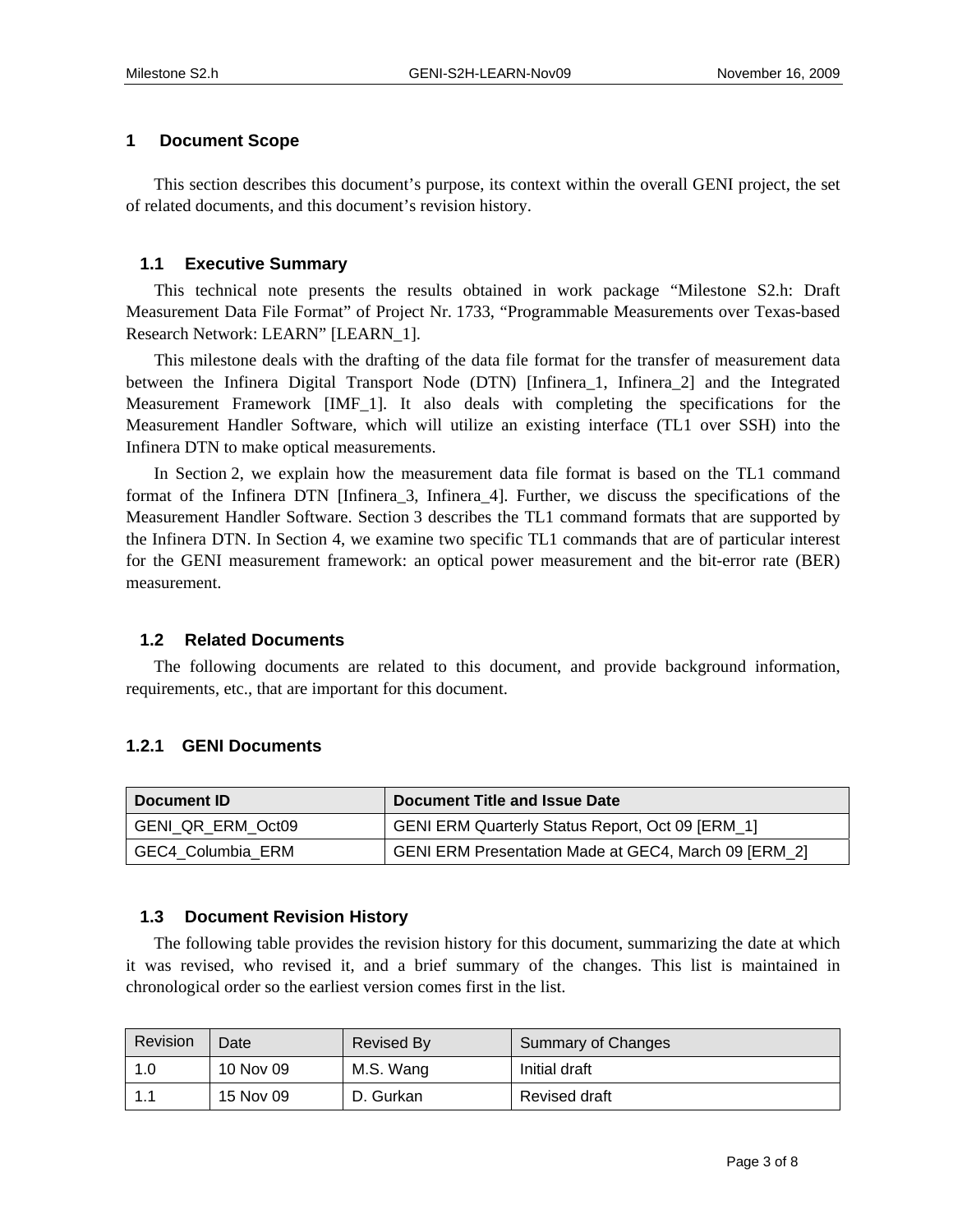| $\cdot$ | 09<br>16.<br>)V<br>w<br>$-$ | ີ່ ເ⊢ີ | uldi.<br>. |
|---------|-----------------------------|--------|------------|
|---------|-----------------------------|--------|------------|

#### **2 Introduction**

One goal of this milestone is to draft the data file format for the transfer of measurement data between the Infinera Digital Transport Node (DTN) [Infinera\_1, Infinera\_2] and the Integrated Measurement Framework (IMF) [IMF\_1]. Commands are issued to the Infinera DTN in the Transaction Language 1 (TL1) format, which is a vendor-independent network management protocol. These commands are encoded in plain ASCII text, resulting in easy readability and greater interoperability. In Section 3.1, we examine the TL1 command format for the Infinera DTN. Further, we examine in more detail the "RTRV-PM" command, which is used to retrieve various performance-monitoring data. Then, in Section 3.2, we examine the TL1 response format for the Infinera DTN. All measurement data retrieved by the Infinera will be in this TL1 response format. Essentially, we define the measurement data file format as the TL1 response format of the Infinera DTN.

The other goal of this milestone is to create specifications for the Measurement Handler Software. Essentially, the Measurement Handler Software manages the issuing of various "RTRV-PM" commands to the Infinera DTN to make optical measurements. The software will utilize an existing interface, such as SSH, to interface with the Infinera DTN.

#### **3 Infinera TL1 Command Format**

The Infinera DTN receives and responds to commands via the TL1 format [Infinera 3, Infinera 4]. We examine the input command format, as well as the response command format in the sections below.

#### **3.1 Input Command Format**

The input command format for the Infinera DTN is as follows:

```
<verb>[-<modifier1>[<modifier2>]]:[TID]:[AID]:<CTAG>:[GENBLK]: 
[ParameterBlock]<Terminator>
```
An Infinera DTN command is specified by a <verb> segment and up to two modifier segments. The <TID> segment is a user-defined Target Identifier that identifies the specific network entity within the Infinera DTN being addressed by the command. The <AID> segment addresses a particular entity such as hardware, software, facility, etc within the Infinera DTN. The difference between the <AID> and <TID> segments is that the <TID> is defined by the user to clarify and differentiate between different commands, while the <AID> segment is a predefined parameter. Furthermore, the <CTAG> segment is used to correlate an input command with a corresponding response message. It is also user-defined.

The Measurement Handler Software uses the "RTRV-PM" command to retrieve various performancemonitoring data. Its command format is as follows:

RTRV-PM-{OC768|OC192|OC48|OC12|OC3|STM256|STM64|STM16|STM4|STM1|1GBE|10GBE|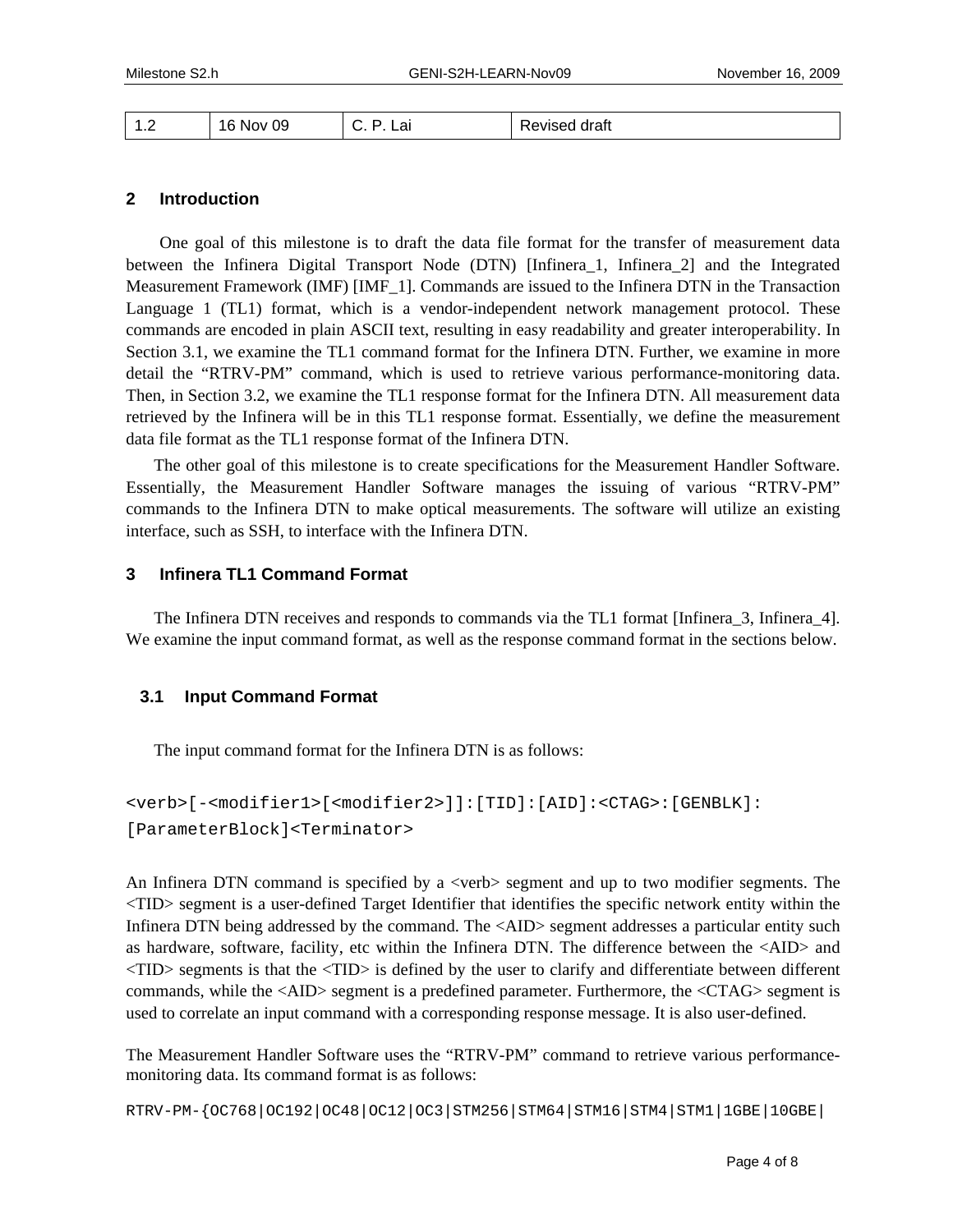```
OCH|OCG|OTS|BAND|TRIB|DTPCTP|DCF|OSC|GTP|VCG}:[<TID>]:<AID>:<CTAG>:: 
[<montype>],[1-UP],[NEND],[RCV|TRMT],[15-MIN|1-DAY],[<mondat>],[<montm>];
```
The second modifier of the "RTRV-PM" command is used to specify which channel in the Infinera DTN to retrieve measurement information. This command can be used to measure the optical power, BER, Forward Error Correction (FEC) bits, wavelengths, etc, of any given optical channel in the Infinera DTN. Moreover, it can either obtain a real-time measurement, or amass a history of the measurements over a period of time set by the user.

#### **3.2 Command Response Format**

The command response format for the Infinera DTN is as follows:

```
<sub>cr</sub><sub>tr</sub><sub>tr</sub><sub>tr</sub><sub>tr</sub><sub>tr</sub><sub>tr</sub></sub></sub></sub></sub></sub></sub></sub>
^^^<SID>^<Date>^<Time><cr><lf> 
M^^<CTAG>^<CMPLCDE><cr><lf> 
<Text Block><Terminator>
```
Essentially, this is also the measurement data file format that we define for the transfer of measurement data between the Infinera DTN and the IMF. The  $\langle$ cr $\rangle$  field specifies a carriage return, and the  $\langle$ l $\rangle$ field specifies a line feed. The <CTAG> segment correlates a particular response to an input command. The <CMPLCDE> segment indicates the state of the response. A "COMPLD" state indicates a successful completion of the input command; a "DENY" state indicates a failure of the input command; and a "PRTL" indicates a partially successful completion of the input command.

The <Text Block> segment of the command response contains the detailed measured results of the input command. This segment can differ greatly for different commands. In Section 4, we take a more detailed look at the response of two specific commands: optical power measurement and BER measurement.

#### **4 Infinera TL1 Command Examples**

The Infinera DTN supports a large variety of performance monitoring commands. In this section, we take a detailed look at two specific instructions that can be of great use for the GENI measurement framework: optical power measurement and BER measurement.

In Section 3, we described the general TL1 format for all Infinera DTN commands. Not all of the fields in this general format need to be used for all commands. In this example, the following reduced TL1 command format is sufficient:

```
 rtrv-pm-och::<AID>:<CTAG>::<MONTYPE>;
```
Note that the second modifier is "och", which stands for optical channel termination point. Hence, the "RTRV-PM-OCH" command retrieves performance monitoring data from an optical channel. Note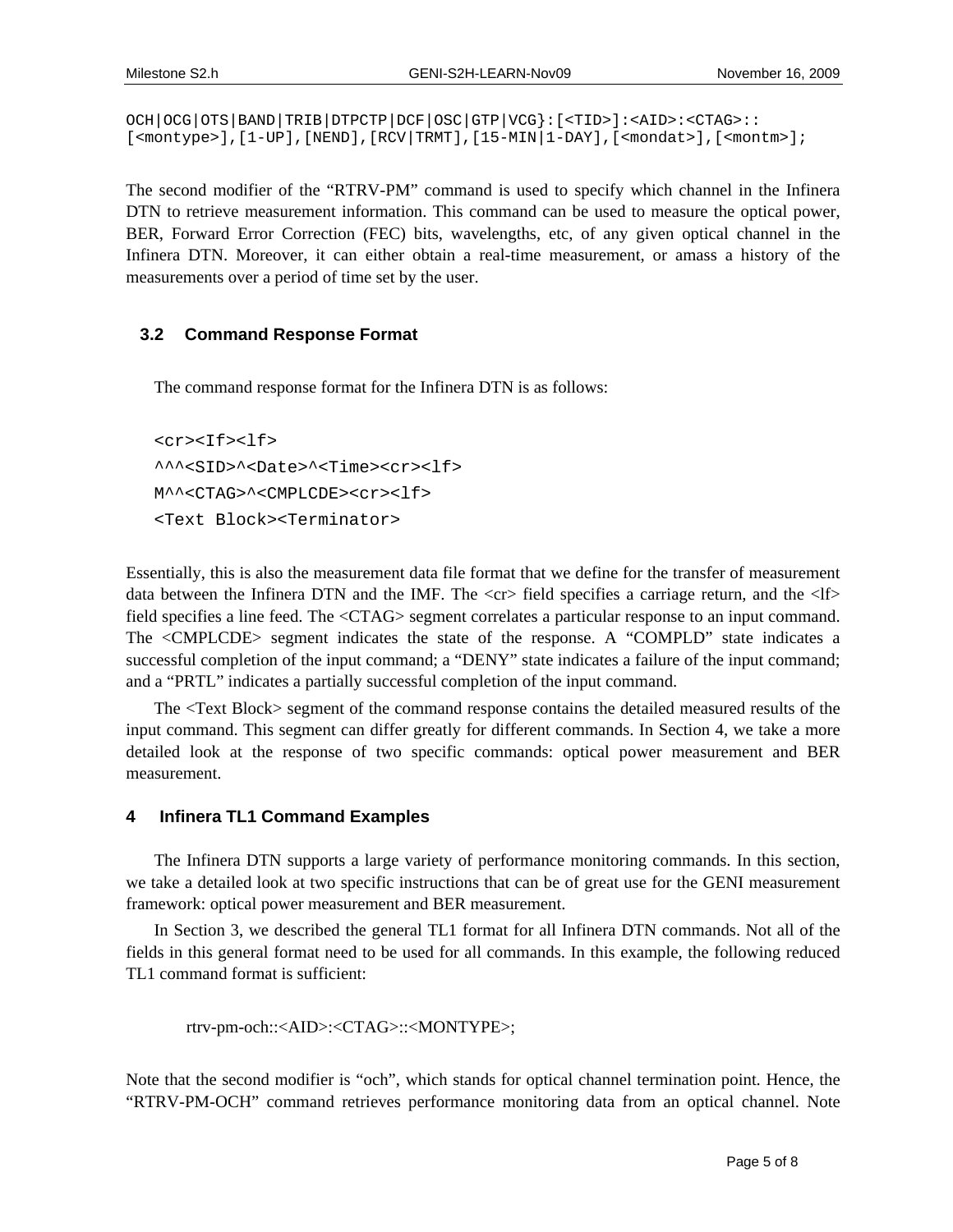from the Section 3.1 that the "RTRV-PM" command can monitor performance from many different types of channels, some of which are digital and some are optical.

The <AID> field is used to identify clearly which optical channel to measure. For the "OCH" second-modifier, this <AID> field contains five subfields, separated by hyphens:

| <aid> sub-fields for "OCH" second-modifier</aid> | <b>Valid Values</b> |
|--------------------------------------------------|---------------------|
| Chassis                                          | $1 - 10$            |
| Service Shelf                                    |                     |
| <b>DLM</b> Slot                                  | $3-6$               |
| <b>DLM OCG</b>                                   | L1                  |
| OCH                                              | $1 - 10$            |

Multiple DTN transport chassis can be clustered to form a DTN digital node. The <Chassis> specifies which chassis to monitor performance. The Digital Line Module (DLM) is a fundamental building block of the Infinera DTN. The DLM transmits and receives ten 10Gbps DWDM signals, referred to as the Optical Carrier Group (OCG). The DLM can be installed in slots 3-6 of a particular chassis; it can be selected by the <DLM Slot> field. Finally, any one of the 10 optical channels within an OCG can be selected by the <OCH> field to measure performance.

Moreover, the <MONTYPE> field of the "RTRV-PM-OCH" instruction is used to specify which performance parameter to monitor. The performance parameters that we examine below are: OPR (optical power received), UNCORRBER (uncorrected BER), and CORRBER (corrected BER).

#### **4.1 Measuring Received Power**

The command to measure received optical power over a specific optical channel (in a specific DLM of a specific chassis) is defined as:

rtrv-pm-och::<TID>:<CTAG>::opr;

*example:* 

rtrv-pm-och::1-A-4-L1-8:tag\_rx\_power::opr;

*(Measures received optical power from chassis 1, DLM slot 4, and optical channel 8)*

The response format of this command is defined in Section 3.2 with the following <Text Block> field:

"<TID>,OCH:OPR,<Optical Power Value in dB>,,NEND,RCV,,"

*example:*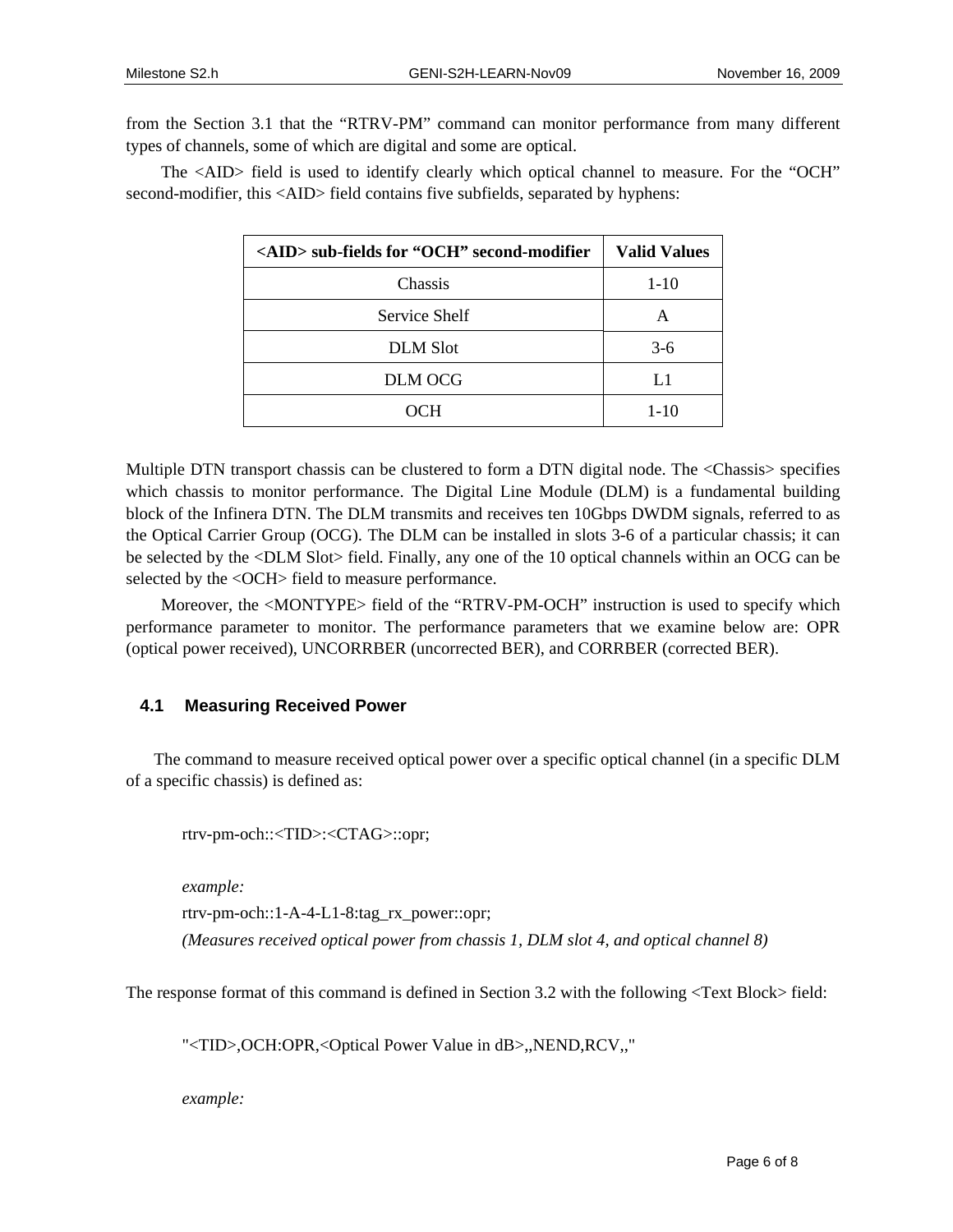"1-A-4-L1-8: OCH:OPR: -27.84,,NEND,RCV,,"

(*Optical power received from chassis 1, DLM slot 4, and optical channel 8 is -27.84 dB)*

## **4.2 Measuring BER**

The Infinera DTN performs the FEC encoding/decoding function for every optical channel. Further, the DTN is used to compute the effective BER on each optical channel. In fact, it can calculate both the FEC-corrected, as well as the uncorrected BER. The command formats of BER measurement over a specific optical channel (in specific DLM of a specific chassis) is defined as:

```
rtrv-pm-och::<TID>:<CTAG>::corrber; 
rtrv-pm-och::<TID>:<CTAG>::uncorrber; 
example: 
rtrv-pm-och::1-A-4-L1-8:tag_rx_power::corrber; 
(Measures corrected BER from chassis 1, DLM slot 4, and optical channel 8)
```
The response format of these two BER commands are precisely as defined in Section 3.2 with the following <Text Block> fields:

"<TID>,OCH:CORRBER,< Corrected BER>,,NEND,RCV,," "<TID>,OCH:UNCORRBER,<Uncorrected BER>,,NEND,RCV,,"

*example:* 

"1-A-4-L1-8: OCH:CORRBER: 10e-22,,NEND,RCV,," (*Corrected BER from chassis 1, DLM slot 4, and optical channel 8 is 10e-22)* 

#### **5 Summary and Conclusions**

In this report, we drafted the data file format for the transfer of measurement data between the Infinera DTN and IMF. Essentially, we define the measurement data file format as the TL1 response format of the Infinera DTN. As a result, we described in detail the TL1 input command format and TL1 command response for the Infinera DTN. We further examine two specific TL1 commands that are of particular interest for the GENI measurement framework: optical power measurement and BER measurement.

Moreover, we specify the Measurement Handler Software as responsible for managing the issuing of various "RTRV-PM" commands to the Infinera DTN to make optical measurements. The software will utilize an existing interface, such as SSH, to interface with the Infinera DTN.